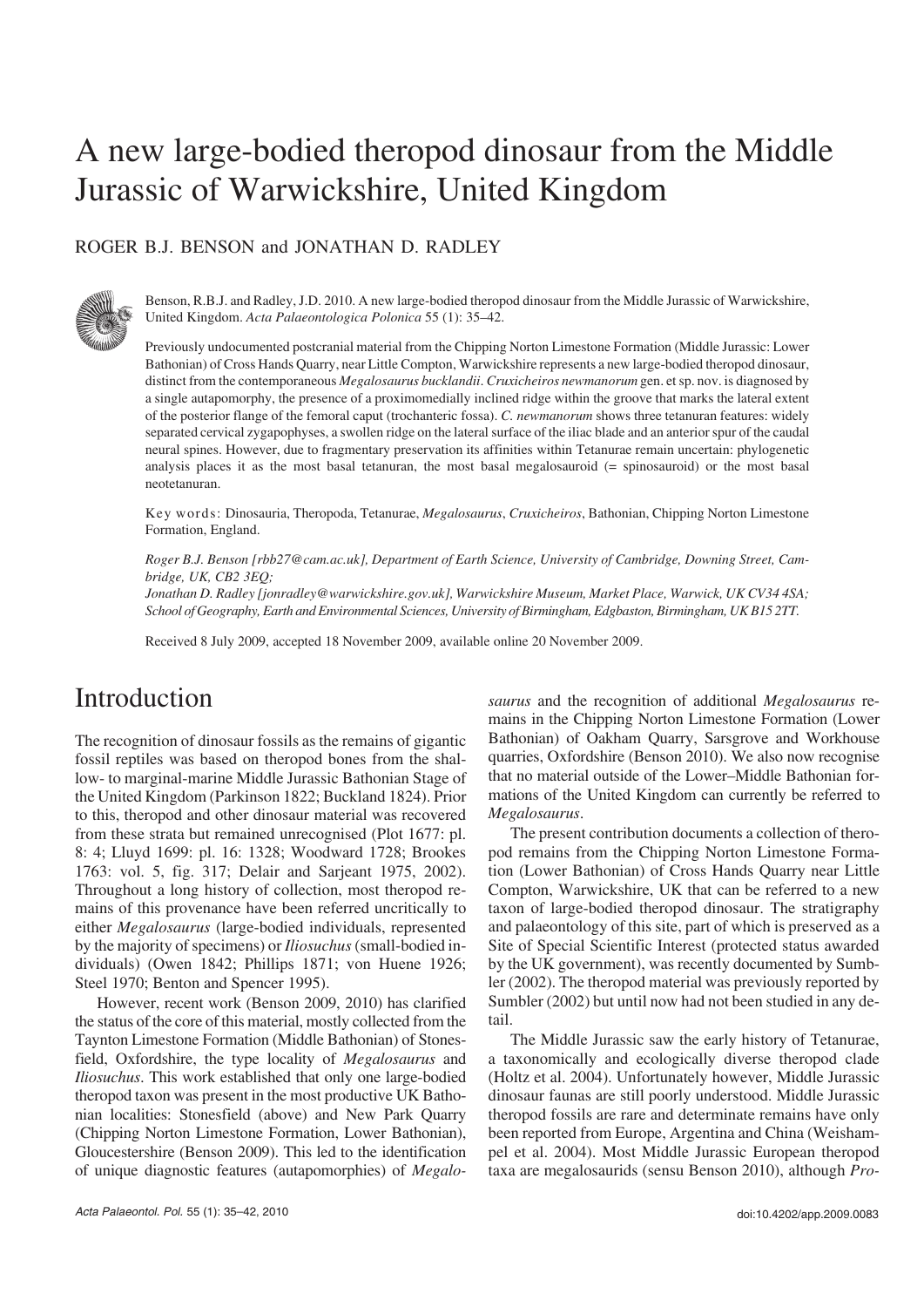*ceratosaurus* (a tyrannosauroid coelurosaur; Rauhut and Milner 2008; Rauhut et al. 2010) and *Poekilopleuron* (a pos− sible allosauroid; Benson 2010) are exceptions. Benson (2010) reported geographically localised distributions for Middle Jurassic theropod clades and new specimens can add detail to this biogeographic hypothesis. As such, the Cross Hands Quarry theropod remains represent an important data point for studies of dinosaur biogeography, phylogeny and faunal composition. The remains are also significant as they cast doubt on uncritical referrals of indeterminate theropod remains from the Bathonian of the United Kingdom to *Megalosaurus*, primarily abundant isolated teeth and bones (Benton and Spencer 1995).

Based on correspondence held at the Birmingham Mu− seum and Art Gallery (BIRMG) and recollections of one of the present landowners (Mr. Stephen Newman) the new re− mains were collected from Cross Hands Quarry in the early 1960s. They were brought to the BIRMG for preparation and some formed part of a temporary display that was installed in the early 1990s. The material was recently (2008) transferred to the Warwickshire Museum Service (WARMS), prompt− ing its study.

*Institutional abbreviations*.—BIRMG, Birmingham Museum and Art Gallery, Birmingham, UK; OUMNH, Oxford Univer− sity Museum of Natural History, Oxford, UK; UC OBA, De− partment of Organismal Biology, University of Chicago, Chicago, USA; WARMS, Warwickshire Museum Service, Warwick, UK.

### Systematic palaeontology

Dinosauria Owen, 1842

Theropoda Marsh, 1881

Tetanurae Gauthier, 1986

Tetanurae incertae sedis

Genus *Cruxicheiros* nov.

*Type species*: *Cruxicheiros newmanorum* gen. et sp. nov.

*Etymology*: From Latin *crux*, cross; and Greek *cheiros*, hand; intended as "cross hand", a version of the locality name.

*Diagnosis*.—As for the type and only species.

*Cruxicheiros newmanorum* sp. nov. Figs. 1–3.

*Etymology*: After the Newman family, owners of Cross Hands Quarry, Warwickshire, United Kingdom.

*Type material*: Holotype: WARMS G15770, a partial right femur. Paratypes: WARMS G15771, additional theropod material from the type locality that probably represents the same individual as the holo− type: an anterior dorsal or posterior cervical vertebra; a dorsal neural arch; a partial dorsal vertebra; the anterior half of a middle−distal caudal vertebra; a partial right scapulocoracoid; a partial left ilium; the proxi− mal end of a left pubis; numerous rib and bone fragments.

*Type locality*: Chipping Norton Limestone Formation (Lower Batho− nian *Zigzagiceras zigzag* Biozone; Torrens 1980) of Cross Hands Quarry (National Grid Reference [NGR] SP 269 291) near Little Comp− ton, Warwickshire.

*Type horizon*: The Chipping Norton Limestone Formation of the Little Compton area is characterised by sandy ooidal and bioclastic limestones, yielding a marine bivalve fauna (Sellwood and McKerrow 1974; Sumbler 2002). Abundant terrestrial plant material (Sumbler 2002) indicates sig− nificant terrigenous input into a shallow marine environment and a poten− tially appropriate mechanism for derivation of the dinosaur remains.

*Diagnosis*.—Tetanuran theropod with autapomorphic proxi− momedially inclined ridge within the trochanteric fossa of the femur. Differs from the contemporaneous *Megalosaurus bucklandii* in posessing low proportions of the dorsal neural spines, transversely broader dorsal neural spines, a promi− nent posterior flange of the femoral caput and a lower ratio of anteroposterior length to mediolateral width of the pubic peduncle (1.60 in *Megalosaurus* and estimated between 1.00 and 1.10 in *C. newmanorum*). Few informative comparisons can be made between *C. newmanorum* and *Dubreuillosaurus* or *Poekilopleuron* from the lower Bathonian of France be− cause of limited overlap between known material. However, *Dubreuillosaurus* shows two large internal chambers sepa− rated by a midline septum in pneumatic vertebrae and an unfused scapula and coracoid (perhaps due to immaturity of the holotype) (Allain 2005) whereas *C. newmanorum* verte− brae have more numerous internal pneumatic chambers and the scapulocoracoid suture is fused and swollen. *Poekilo− pleuron* also differs from *C. newmanorum* as it lacks promi− nent anterior spur on the caudal neural spines.

*Remarks*.—Collections records for the specimens are scant and there is no formal record of their association such as a quarry map. However, the relative sizes and the absence of repeated elements are consistent with the hypothesis that they represent a single individual. Additionally, the remains were collected over a short time period of one or maybe two field seasons (BIRMG, unpublished collections records), and all preserve an identical matrix of sandy bioclastic ooidal limestone as well as residual patches of re−deposited stalag− mitic calcite. They therefore probably correspond to a point locality. Finally, diagnostic remains of large−bodied thero− pods other than *Megalosaurus* are rarely preserved in British Bathonian deposits (Benson 2010), but most of the Cross Hands Quarry specimens are demonstrably different from *Megalosaurus*. If the material does represent multiple individuals then it is very unlikely that it represents more than one of these rare non−*Megalosaurus* taxa.

The following specimens from Cross Hands Quarry are listed in the accessions register at BIRMG: metacarpal; cora− coid; 3 ribs; fibula; vertebra; 2 vertebrae; left ilium, left fe− mur fragment; lower femur fragment; and pubic bone frag− ment (BIRMG, unpublished collection records). The listed metacarpal and fibula are unaccounted for and may be lost or have originally been misidentified. Additionally, four verte− brae are present whereas only three were listed. This leaves the possibility that one of the vertebrae described here was not recovered from Cross Hands Quarry but as there is no way to identify which this is, they are all described.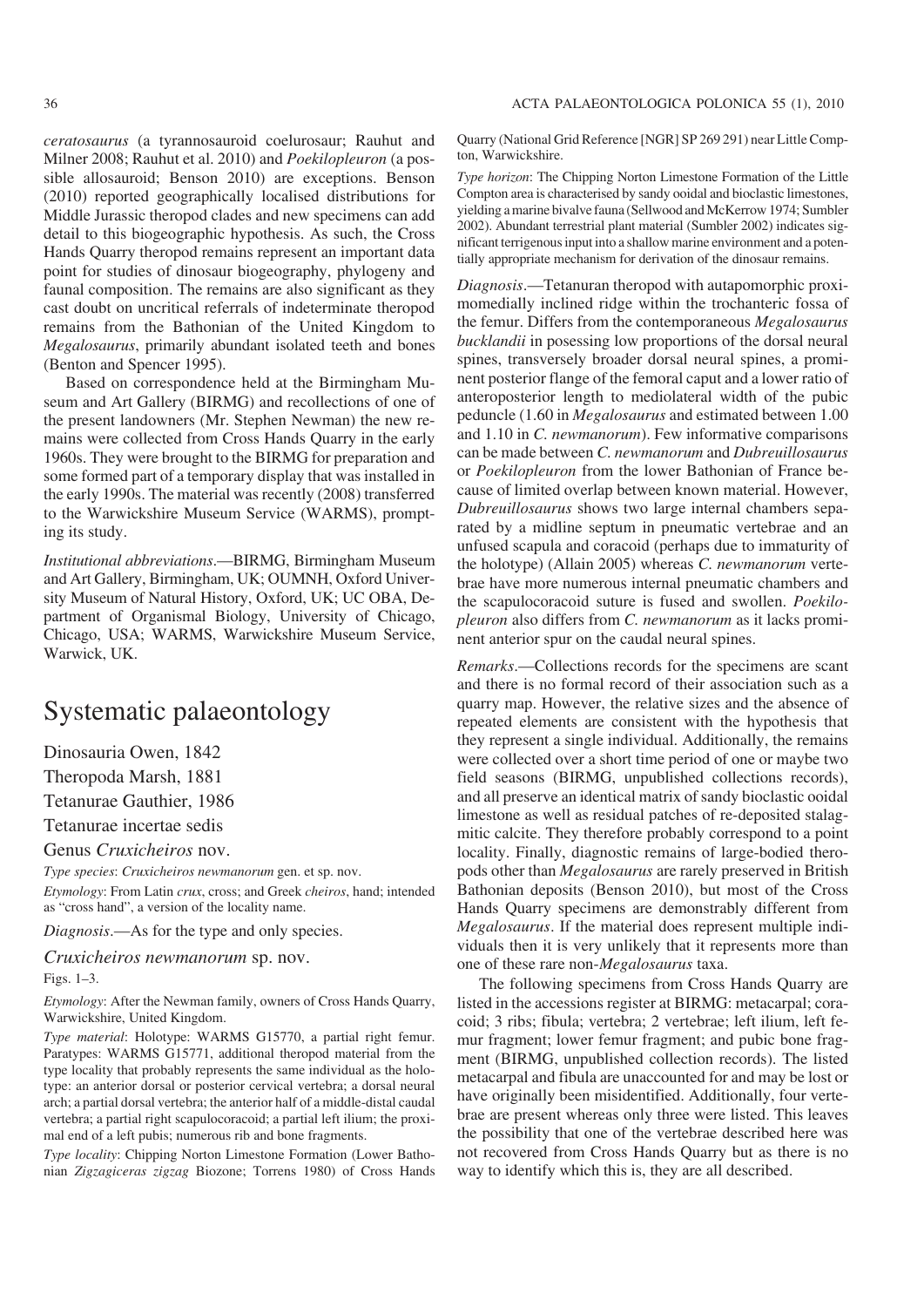

Fig. 1. Tetanuran theropod *Cruxicheiros newmanorum* gen. et sp. nov. axial vertebrae (WARMS 15771) from the Chipping Norton Limestone Formation, Bathonian of the United Kingdom. **A**. Posterior cervical or anterior dorsal vertebra in posterior view. **B**. Partial middle−posterior dorsal vertebra in right lat− eral view showing a sagittal cross-section (B<sub>1</sub>) and in dorsal view (B<sub>2</sub>). **C**. Middle-distal caudal vertebra in left lateral (C<sub>1</sub>) and posterior (C<sub>2</sub>) views. **D**. Middle-posterior dorsal neural arch in anterior (D<sub>1</sub>), right lateral (D<sub>2</sub>, D<sub>3</sub>), and posterior (D<sub>4</sub>) views. Photographs (A, B<sub>1</sub>, B<sub>2</sub>, C<sub>1</sub>, C<sub>2</sub>, D<sub>1</sub>, D<sub>2</sub>, D<sub>4</sub>) and line drawing (D3). Crossed−hatching indicates matrix and grey tone indicates broken bone.

An additional specimen, a fragmentary right tibia (OUMNH J.29831), was collected from Cross Hands Quarry by Mr. P. Stewart and donated to the OUMNH in 1980. This specimen is very poorly preserved and its affinities within Theropoda cannot be determined. It is not referred to *Cruxi− cheiros newmanorum* herein as the details of its collection, from where and which horizon in the quarry it was collected, cannot be established at present. The specimen should be considered as Theropoda indet.

*Stratigraphic and geographic range*.—Only known from a single locality in the Lower Bathonian of Warwickshire, United Kingdom.

### *Description*

*Vertebrae*.—A fragmentary posterior cervical or anterior dor− sal vertebra is preserved as a transverse slice from close to the posterior end of the bone (Fig. 1A). This reveals the neural ca− nal and several large internal chambers (camerae) in the centrum. These camerae are probably pneumatic in origin, arising from invasion of the bone by pneumatic diverticulae via large pneumatic foramina ("pleurocoels") in the lateral surfaces of the centrum, as is common in theropods (Britt

1993). They are similar to the confirmed pneumatic camerae of *Sinraptor* (Britt 1993: fig. 21.1–3, 22.11) but are smaller and more numerous than those of megalosauroids (= spino− sauroids) such as *Marshosaurus* (Britt 1993: fig 19.3–4) and *Torvosaurus* (Britt 1991, 1993), in which two large, main chambers are usually divided by a midline septum. Vertebrae with thin external walls and very large numbers of small inter− nal chambers are termed "camellate". These are known in neoceratosaurs and carcharodontosaurian allosauroids among basal theropods (Britt 1993), which therefore differ markedly from *C. newmanorum*.

A dorsal centrum and transverse process (Fig. 1B) is mostly concealed by attached matrix. The centrum lacks in− ternal pneumatic cavities, indicating that pneumatic foram− ina (= pleurocoels) were absent. A prominent anterior centro− diapophyseal lamina is visible. A dorsal neural spine and left transverse process (Fig. 1D) also have a large block of at− tached matrix in the space between them. The transverse pro− cess is oriented dorsolaterally, and the combined anterior and posterior centrodiapophyseal laminae form a stout longitudi− nal ridge along its ventral surface. Some matrix is still at− tached to the bone surface adjacent to this ridge anteriorly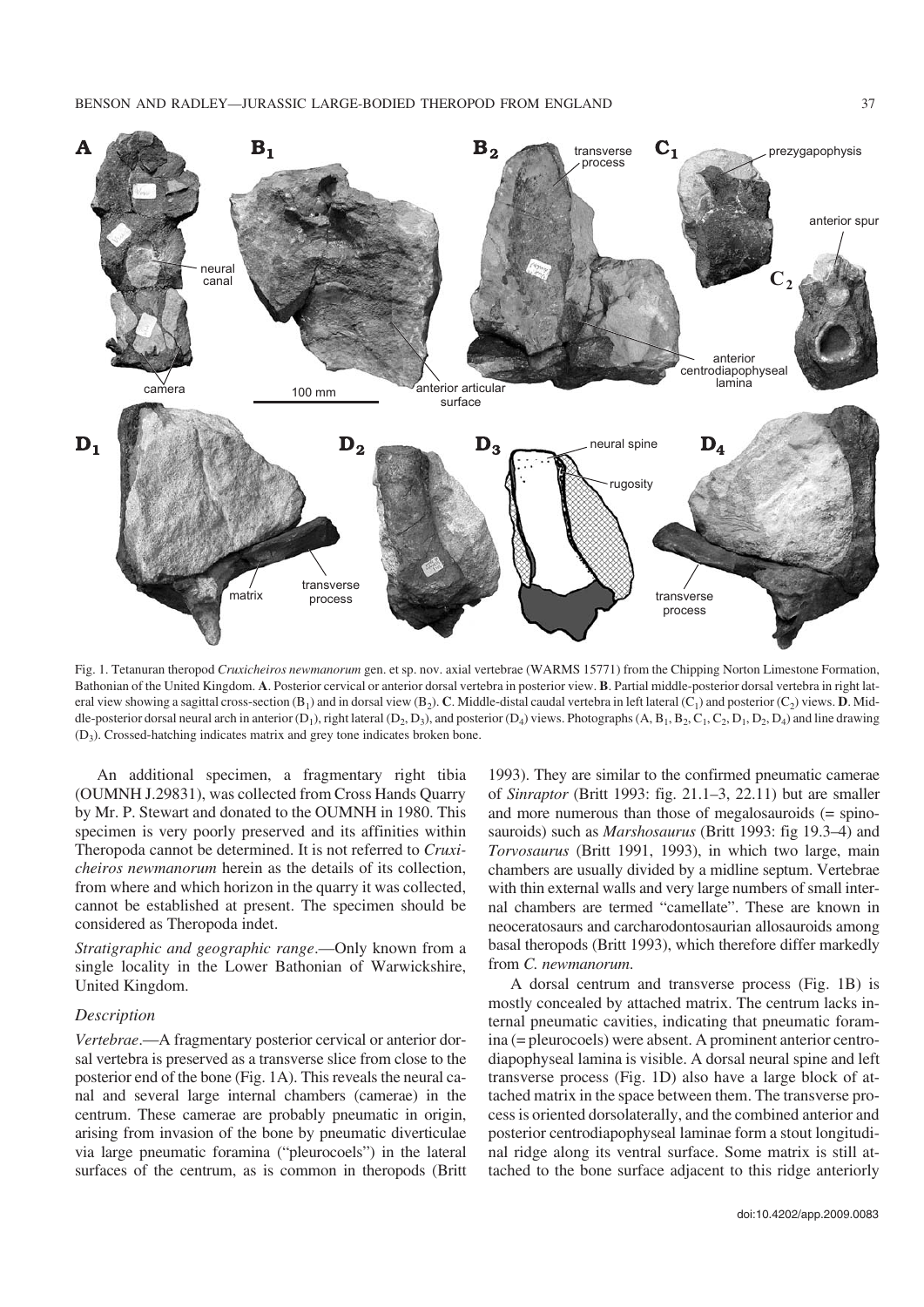

Fig. 2. Tetanuran theropod *Cruxicheiros newmanorum* gen. et sp. nov. right scapulocoracoid (WARMS 15771) from the Chipping Norton Limestone Formation, Bathonian of the United Kingdom. **A**. Scapulocoracoid in lat− eral (A<sub>1</sub>) and ventral (A<sub>2</sub>) views. **B**, **C**. Scapular fragments in medial or lat– eral views (B, C<sub>1</sub>) and in cross-section  $(C_2)$ .

and posteriorly, giving the impression (Fig.  $1D_1$ ) that large foramina are present. However, they are absent. The neural spine is abraded posteriorly, but a thick, rugose, ligament os− sification is present on the anterior surface, as in various basal tetanurans, including *Marshosaurus* (DMNH 3718) and the allosauroids *Aerosteon* (Sereno et al. 2008), *Allo− saurus*(Madsen 1976), *Neovenator* (Brusatte et al. 2008) and *Tyrannosaurus* (Brochu 2002). Less prominent ligament os− sifications are present in other large theropods such as *Torvo− saurus* (Britt 1991). The distal end of the dorsal neural spine of WARMS G15771 is abraded but expands transversely (Fig.  $1D_4$ ), indicating that the distal end is almost complete. In the British Jurassic theropods *Megalosaurus* (Benson 2010) and *Metriacanthosaurus* (OUMNH J.12144), and in *Ceratosaurus* (Madsen and Welles 2000) and *Sinraptor* (Currie and Zhao 1994), the neural spine is over 1.5 times the height of the centrum and substantially longer than the trans− verse processes. However, in *Cruxicheiros* the neural spine is approximately the same length as the transverse process, indicating relatively low proportions as in various other theropods including *Allosaurus* (Madsen 1976), *Marsho− saurus* (DMNH 3718), *Torvosaurus* (Britt 1991) and *Piat− nitzkysaurus* (Bonaparte 1986).

The anterior half of a middle−distal caudal vertebra (WARMS G15771) has a shallowly concave anterior articular

#### 38 ACTA PALAEONTOLOGICA POLONICA 55 (1), 2010

surface and short prezygapophyses. A lump of limestone ma− trix adheres to the dorsal surface of the neural arch anteriorly. On the posterior surface of this lump, a section through the low anterior portion of the neural spine is preserved which indi− cates that an anterior spur of the neural spine was present. This feature is a tetanuran synapomorphy (Rauhut 2003).

*Pectoral girdle*.—A right scapulocoracoid fragment (Fig. 2A) preserves portions of the fused scapula and coracoid. The area of fusion is swollen and heavily ossified, as in *Megalosaurus* (Benson 2010), and the glenoid faces posterolaterally. The ventral margin of the coracoid foramen is preserved, forming a suboval opening on both the medial and lateral surfaces of the bone, as it does in most other theropods. The specimen is highly abraded and it is not possible to determine the morphol− ogy of the coracoid tubercle or posteroventral process, al− though this process is clearly present. Fragments of the scap− ula are also preserved (Fig. 2B). These are not adequate to as− sess the proportions of the blade. However, they do indicate that it was mediolaterally narrow with a cross−section that ta− pers dorsally and ventrally (Fig.  $2C_2$ ) as in other theropods.

*Pelvic girdle*.—The left ilium is 477 mm long as preserved, missing the anterior blade, posterior and medial blades, supra− cetabular crest, and ischial peduncle (Fig. 3A). The pubic peduncle and periphery of the iliac blade were damaged dur− ing preparation, so the bone surface is stripped away around the margins of the bone. A low, swollen median ridge is pres− ent on the lateral surface of the blade. This ridge is a tetanuran synapomorphy that is widely-distributed among basal members of the clade (Bonaparte 1986; Benson 2009; Zhao et al. 2010). Bone surface preservation is not sufficient to determine whether associated nutrient foramina were present in *C. new− manorum*. The supracetabular crest is damaged but seems to project ventrolaterally as a shelf, as in tetanurans other than *Chuandongocoelurus* and *Monolophosaurus*(Zhao et al. 2010). As preserved, the pubic peduncle is slightly longer antero− posteriorly (95 mm) than its maximum mediolateral width (90 mm). However, medial and posterior portions are broken off and it may have been as wide as long, or only slightly longer than wide. In *Megalosaurus* and most other tetanurans the pu− bic peduncle is at least 1.3 times as long anteroposteriorly as it is wide mediolaterally, but in the megalosaurid *Eustrepto− spondylus*(OUMNH J.13558, J.29774; Sadleir et al. 2008) and the allosauroid *Fukuiraptor* (Azuma and Currie 2000) it is ap− proximately as broad as long, resembling the condition in non−tetanurans. This may also have been the case in *C. new− manorum*.

The proximal end of the left pubis is abraded. The smooth anterior margin of the obturator "foramen" is preserved, but preservation is not good enough to determine if it was open as a notch or closed posteriorly to form a foramen.

*Hindlimb*.—A right femur is preserved in three pieces. One piece comprises the head and proximal part of the shaft (Fig. 3C), another comprises a portion of the shaft including the fourth trochanter (Fig. 3D), and the third comprises the abraded distal end (Fig. 3E). The proximal and posterior sur−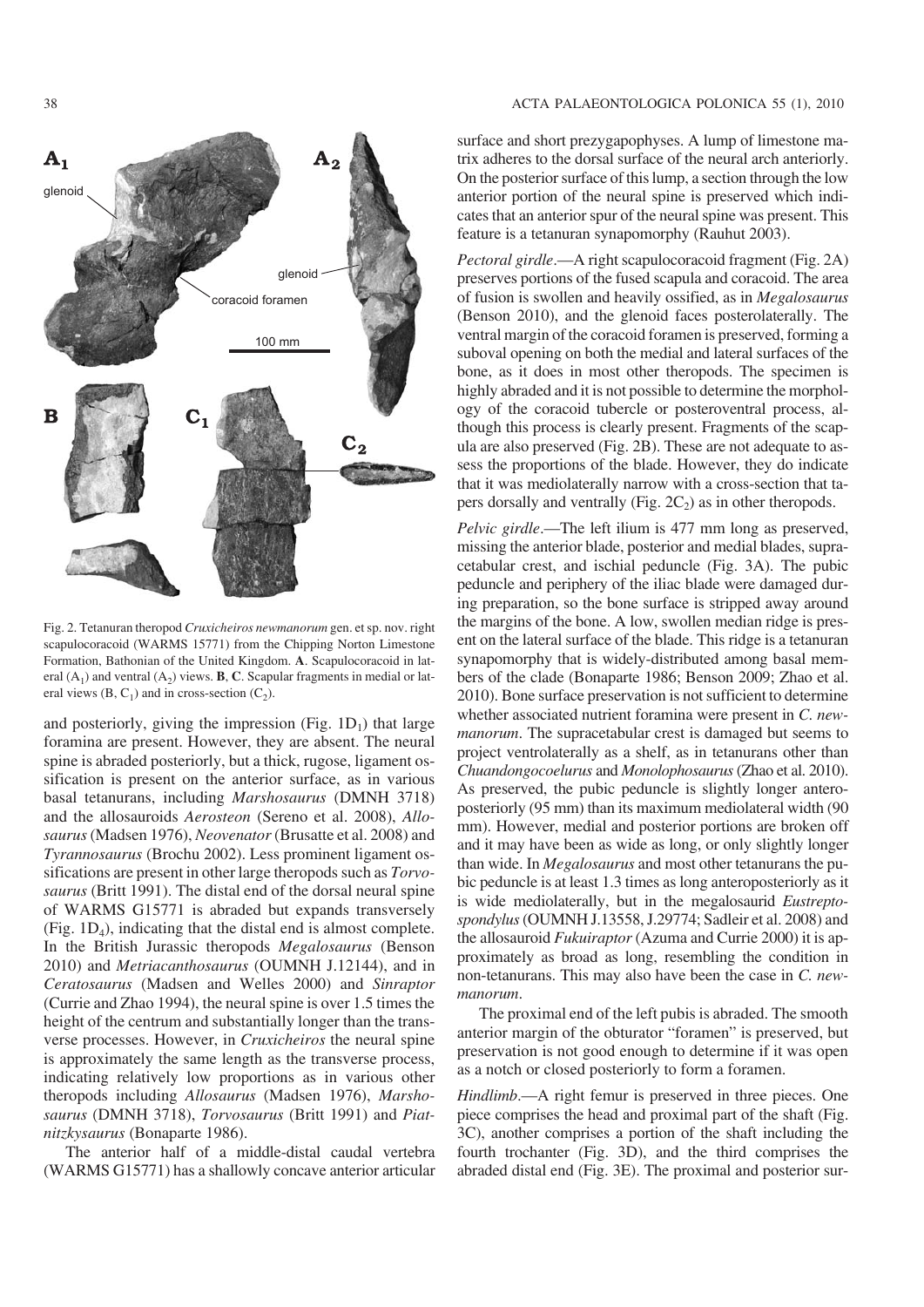

Fig. 3. Tetanuran theropod *Cruxicheiros newmanorum* gen. et sp. nov. pelvic bones (WARMS 15771) and right femur (WARMS 15770) from the Chipping Norton Limestone Formation, Bathonian of the United Kingdom. **A**. Left ilium in lateral view  $(A_1, A_2)$  and pubic peduncle in ventral view  $(A_3)$ . **B**. Left pubis in lateral  $(B_1)$  and medial  $(B_2)$  views. **C**. Proximal portion of right femur in proximal  $(C_1)$ , medial  $(C_2)$ , posterior  $(C_3, C_4)$  and anterior  $(C_5)$  views. **D**. Shaft fragment of right femur in lateral view. **E**. Distal portion of right femur in medial  $(E_1)$ , posterior  $(E_2)$  and anterior  $(E_3)$  views.

faces of the head and posterior surface of the caput are well− preserved. The head measures 185 mm mediolaterally and 95 mm anteroposteriorly at the caput. The greater trochanter is narrower than the caput, so the outline of the head in proximal view narrows from medial to lateral as in non−coelurosaurian theropods (Hutchinson 2001). The proximal surface of the head bears a shallow, anteromedially oriented groove, the proximal articular groove, which is present in non−neoteta− nuran theropods and many non−theropods (Hutchinson 2001). The posterior flange of the caput is prominent and extends fur− ther posteriorly than the posterior surface of the head (Fig. 3C4), as in most basal theropods. However, this is unlike the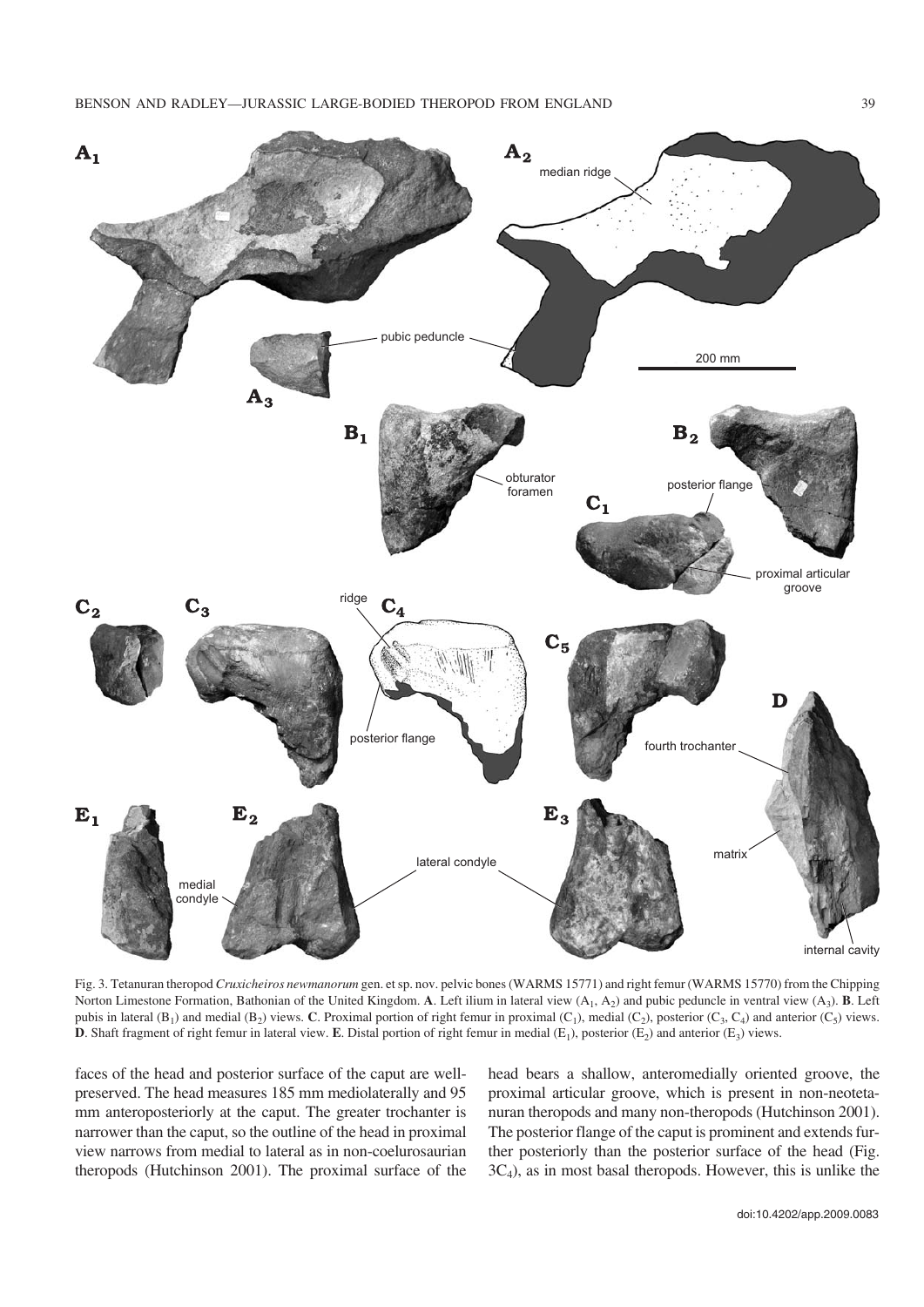

Fig. 4. Simplified cladogram showing the alternative possible phylogenetic placements of *Cruxicheros newmanorum* based on analysis of the modified data set of Benson (2010). *Fukuiraptor* was not included in this scheme as it was recently demonstrated to be a derived allosauroid and not a basal neotetanuran (Benson et al. 2010). *C. newmanorum* was recovered as either a basal megalosauroid (**A**), a basal tetanuran (**B**) or a basal neotetanuran (**C**).

low posterior flange of most megalosaurids, including *Afro− venator* (UC OBA 1) and *Megalosaurus* (Benson 2010). The trochanteric fossa, the groove bounding the posterior flange laterally on the posterior surface of the femur, is antero− posteriorly broad. Within this fossa, nearly parallel to the pos− terior flange, is a prominent ridge. This ridge is not present in any other basal theropod femur (e.g., Madsen 1976; Bonaparte 1986; Holtz et al. 2004; Sadleir et al. 2008) including the Bathonian taxa *Dubreuillosaurus* (MNHN 1998−13) and *Megalosaurus* (Benson 2010), and is considered here as an autapomorphy of *C. newmanorum*. The base of the lesser trochanter is preserved along with the lateral part of the ante− rior surface of the greater trochanter region. However, as it is very incomplete it is not possible to determine the morphology of the lesser trochanter.

### Discussion

**Affinities of** *Cruxicheiros*.—Although preserved materials of *Cruxicheiros* are limited, various features support determina− tion of its systematic affinities. The swollen ridge on the lateral surface of the iliac blade, anterior spur of the caudal neural spine and widely−separated cervical prezygapophyses are unique tetanuran synapomorphies (Rauhut 2003, Benson 2010). The posterior flange of the femoral caput is prominent, extending past the posterior surface of the femoral head. In megalosaurids more derived than *Eustreptospondylus*, such as *Afrovenator* (UC OBA 1) and *Megalosaurus*, the posterior flange is low and does not extend past the posterior surface of the head, so it is unlikely that *Cruxicheiros* is a derived megalosaurid. The dorsal neural spines of *Cruxicheiros* are unlike the tall, transversely narrow spines of *Megalosaurus* (Benson 2010), but resemble those of *Marshosaurus* (DMNH 3718), *Piatnitzkysaurus* (Bonaparte 1986) and some allosau− roids, including *Aerosteon* (Sereno et al. 2008), *Allosaurus* (Madsen 1976), and *Neovenator* (Brusatte et al. 2008). This resemblance results from their relatively low dorsoventral height, combined with prominent, rugose ridges occupying the anterior and posterior surfaces and the transversely ex− panded dorsal ends. Contrastingly, in most basal tetanurans with similar spine proportions, such as *Monolophosaurus* (Zhao and Currie 1994) and some megalosaurids (Britt 1991; Sadleir et al. 2008), rugose ridges on the anterior and posterior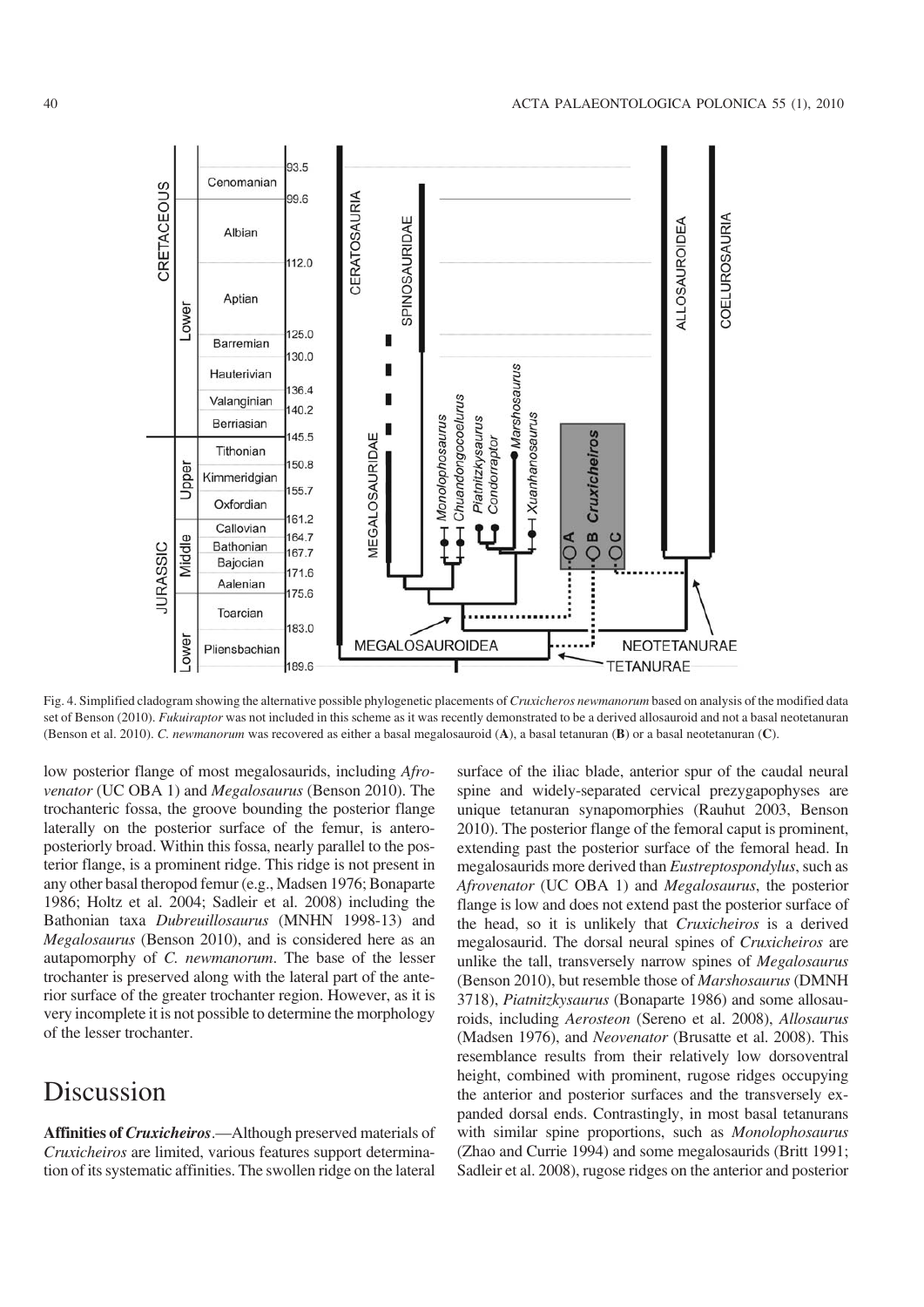surfaces of the dorsal neural spines are generally less prominent and the dorsal end of the spine is less expanded.

The pubic peduncle of the ilium is reconstructed as being approximately as long anteroposteriorly as it is broad medio− laterally. This is shared with non−tetanuran theropods but is also present as a local autapomorphy in the basal megalo− saurid *Eustreptospondylus* (Sadleir et al. 2008: pl. 20: 4) and the allosauroid *Fukuiraptor* (Azuma and Currie 2000). This feature in *Cruxicheiros* suggests a possible basal position within Tetanurae. The proximal end of the femoral head bears an oblique "articular" groove. This feature is wide− spread among basal theropods but is lost in neotetanurans in− cluding allosauroids (Hutchinson 2001; Benson 2010).

*Cruxicheiros* was scored for the phylogenetic data matrix of Benson (2010). The matrix was slightly corrected based on recent descriptive work on *Monolophosaurus*, which is now scored as possessing a straight pubis (ch. 171.0) (Zhao et al. 2010) and narrow paradental groove (ch. 81.0) (Brusatte et al. in press). After a priori exclusion of "wild− card" taxa identified by Benson (2010) we recovered 24 most parsimonious cladograms (MPTs) of length 585 steps, an en− semble consistency index (CI) of 0.444, a retention index (RI) of 0.618, and a rescaled consistency index (RC) of 0.275. Relationships among taxa included in the original analysis were unaltered and *Cruxicheiros* was recovered in three positions, each represented by eight of the MPTs: the most basal megalosauroid, branching off outside of all megalosauroid clades recovered by Benson (2010); the most basal neotetanuran, branching off outside of the split be− tween *Fukuiraptor*, Allosauroidea, and Coelurosauria; or the most basal tetanuran, branching off outside of the split be− tween Megalosauroidea and Neotetanurae. These results suggest that *Cruxicheiros* represents a very basal tetanuran but that current materials are insufficient to determine its pre− cise phylogenetic affinities. When *Cruxicheiros* was con− strained to fall within a monophyletic Megalosauridae, anal− ysis resulted in 8 trees of 586 steps. In all these trees *Cruxi− cheiros* was the sister taxon of *Eustreptospondylus*, the most basal megalosaurid. When *Cruxicheiros* was constrained to be the sister taxon of *Megalosaurus bucklandii*, analysis re− covered 8 trees of 588 steps. This confirms that *Cruxicheiros* does not belong within the genus *Megalosaurus*. With only one additional step, *Cruxicheiros* falls within Megalosauri− dae, but the small size of this length increase may arise from incomplete knowledge of the taxon (93.9% missing data) rather than the possibility of megalosaurid affinities.

**UK Bathonian theropods**.—The presence of *Cruxicheiros* yields new data on the diversity of large−bodied theropods rep− resented by abundant, but often fragmentary, specimens from the Lower–Middle Bathonian of the United Kingdom. This assemblage has often been interpreted as a monospecific fauna of *Megalosaurus bucklandii*, essentially for taxonomic conve− nience (e.g., Benton and Spencer 1995; Weishampel et al. 2004), and recent suggestions that two such taxa were present in key localities at Stonesfield, Oxfordshire and New Park Quarry, Gloucestershire (Allain and Chure 2002; Day and Barrett 2004; Naish and Martill 2007) are unfounded (Benson 2009). Consequently, material of *Cruxicheiros* is the first un− equivocal report of an additional large−bodied theropod taxon from British Bathonian strata. A third taxon represented by more fragmentary remains from the Lower Bathonian of Oakham Quarry, Oxfordshire will be the subject of a later publication (RBJB, unpublished data).

### Acknowledgements

We thank the Newman family of Cross Hands Quarry for providing ac− cess to their quarry and correspondence, and to David Walker (formerly BIRMG) for further information on the history of the specimens. We also thank Jennifer Clack (University of Cambridge, Cambridge, UK) and Phil Powell (OUMNH) for clarifying details of the provenance. RBJB is sup− ported by a fellowship from Trinity College, Cambridge and thanks Leslie Noè (Thinktank Museum, Birmingham, UK) and Phil Watson (BIRMG) for making him aware of the specimens. JDR additionally thanks Phil Watson for facilitating the transfer of the material to the Warwickshire Museum. SYNTHESYS, the Palaeontographical Society and the Jurassic Foundation provided funding to examine comparative material.

### References

- Allain, R. 2005. The postcranial anatomy of the megalosaur *Dubreuillosaurus valesdunensis* (Dinosauria, Theropoda) from the Middle Jurassic of Normandy, France. *Journal of Vertebrate Paleontol− ogy* 25: 850–858.
- Allain, R. and Chure, D.J. 2002. *Poekilopleuron bucklandii*, the theropod dinosaur from the Middle Jurassic (Bathonian) of Normandy. *Palaeon− tology* 45: 1107–1121. doi:10.1111/1475−4983.00277
- Azuma, Y. and Currie, P.J. 2000. A new carnosaur (Dinosauria: Theropoda) from the Lower Cretaceous of Japan. *Canadian Journal of Earth Sci− ences* 37: 1735–1753. doi:10.1139/cjes−37−12−1735
- Benson, R.B.J. 2009. An assessment of variability in theropod dinosaur remains from the Bathonian (Middle Jurassic) of Stonesfield and New Park Quarry, UK and taxonomic implications for *Megalosaurus bucklandii* and *Iliosuchus incognitus*. *Palaeontology* 52: 857–877. doi:10.1111/j.1475−4983.2009.00884.x
- Benson, R.B.J. 2010. A description of *Megalosaurus bucklandii* (Dinosauria: Theropoda) from the Bathonian of the UK and the relationships of Middle Jurassic theropods. *Zoological Journal of the Linnean Society*. doi: 10.1111/j.1096−3642.2009.00569.x
- Benton, M.J. and Spencer, P.S. 1995. *Fossil Reptiles of Great Britain*. 386 pp. Chapman and Hall, London.
- Bonaparte, J.F. 1986. Les dinosaurs (Carnosaures, Alosauridés, Sauropodes, Cétiosaurides) du Jurassique moyen de Cerro Cóndor (Chubut, Argen− tine). *Annales de Paléontologie (Vertebrés−Invertebrés)* 72: 247–289.
- Britt, B.B. 1991. Theropods of Dry Mesa Quarry (Morrison Formation, Late Jurassic), Colorado, with emphasis on the osteology of *Torvosaurus tanneri*. *Brigham Young University Geology Studies* 37: 1–72.
- Britt, B.B. 1993. *Pneumatic Postcranial Bones in Dinosaurs and Other Archosaurs*. 320 pp. Unpublished Ph.D. thesis, University of Calgary, Calgary.
- Brochu, C.A. 2002. Osteology of *Tyrannosaurus rex*: insights from a nearly complete skeleton and high−resolution computed tomographic analysis of the skull. *Society of Vertebrate Paleontology Memoirs* 7: 1–138. doi:10.2307/3889334
- Brookes, R. 1763. *The Natural History of Waters, Earths, Stones, Fossils,*